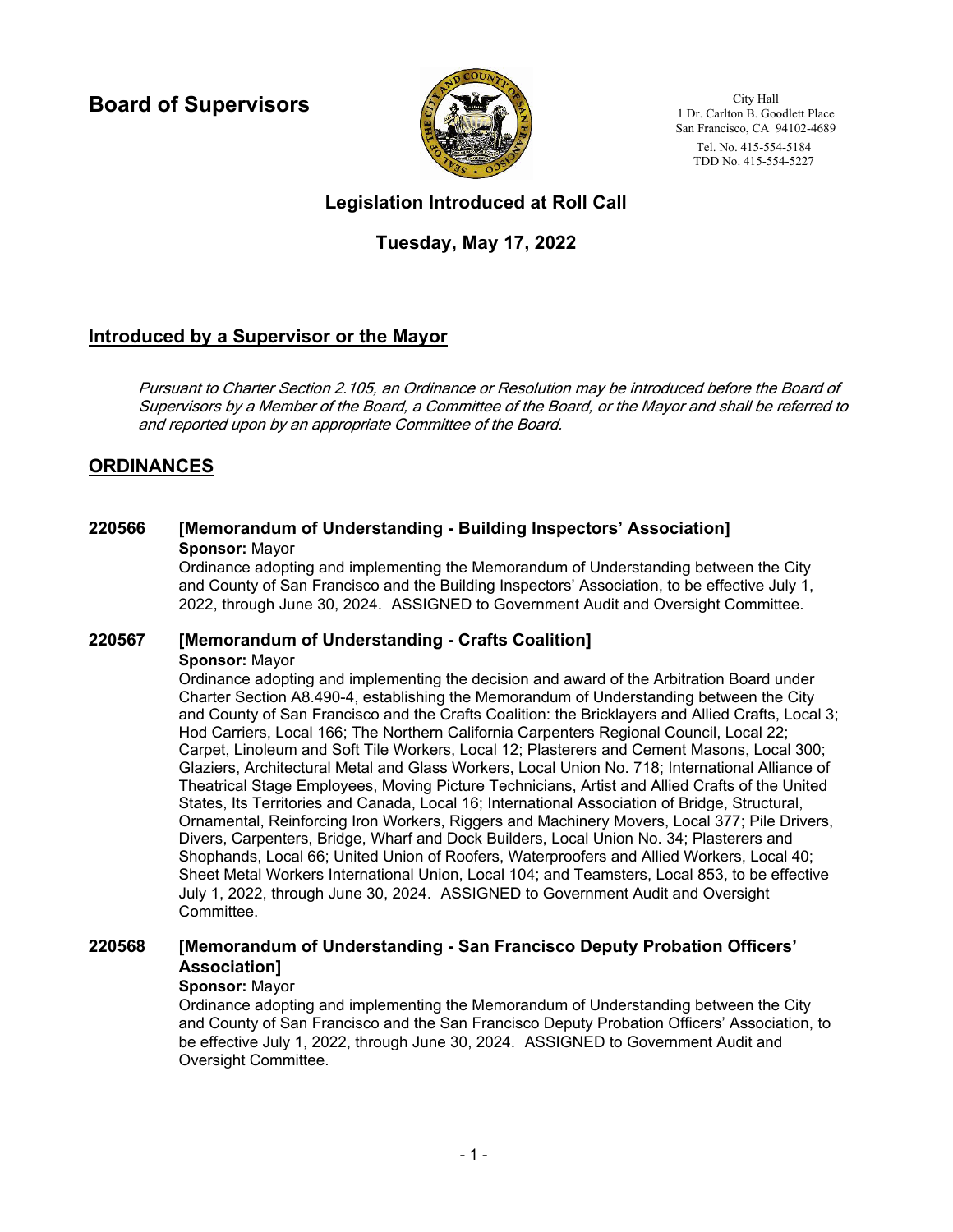### **[Collective Bargaining Agreement - The San Francisco Deputy Sheriffs' Association] 220569**

### **Sponsor:** Mayor

Ordinance adopting and implementing the Collective Bargaining Agreement between the City and County of San Francisco and the San Francisco Deputy Sheriffs' Association, to be effective July 1, 2022, through June 30, 2024. ASSIGNED to Government Audit and Oversight Committee.

#### **[Collective Bargaining Agreement - The San Francisco District Attorney Investigators' Association] 220570**

### **Sponsor:** Mayor

Ordinance adopting and implementing the Collective Bargaining Agreement between the City and County of San Francisco and the San Francisco District Attorney Investigators' Association, to be effective July 1, 2022, through June 30, 2024. ASSIGNED to Government Audit and Oversight Committee.

#### **[Collective Bargaining Agreement - The International Brotherhood of Electrical Workers, Local 6] 220571**

### **Sponsor:** Mayor

Ordinance adopting and implementing the Collective Bargaining Agreement between the City and County of San Francisco and the International Brotherhood of Electrical Workers, Local 6, to be effective July 1, 2022, through June 30, 2024. ASSIGNED to Government Audit and Oversight Committee.

### **[Memorandum of Understanding - International Federation of Professional and Technical Engineers, Local 21] 220572**

### **Sponsor:** Mayor

Ordinance adopting and implementing the Memorandum of Understanding between the City and County of San Francisco and International Federation of Professional and Technical Engineers, Local 21, to be effective July 1, 2022, through June 30, 2024. ASSIGNED to Government Audit and Oversight Committee.

## **220573 [Memorandum of Understanding - Laborers International Union, Local 261] Sponsor:** Mayor

Ordinance adopting and implementing the Memorandum of Understanding between the City and County of San Francisco and Laborers International Union, Local 261, to be effective July 1, 2022, through June 30, 2024. ASSIGNED to Government Audit and Oversight Committee.

## **220574 [Memorandum of Understanding - Machinists Union, Local 1414] Sponsor:** Mayor

Ordinance adopting and implementing the Memorandum of Understanding between the City and County of San Francisco and the Machinists Union, Local 1414, to be effective July 1, 2022, through June 30, 2024. ASSIGNED to Government Audit and Oversight Committee.

## **220575 [Memorandum of Understanding - Municipal Attorneys Association] Sponsor:** Mayor

Ordinance adopting and implementing the Memorandum of Understanding between the City and County of San Francisco and the Municipal Attorneys Association, to be effective July 1, 2022, through June 30, 2024. ASSIGNED to Government Audit and Oversight Committee.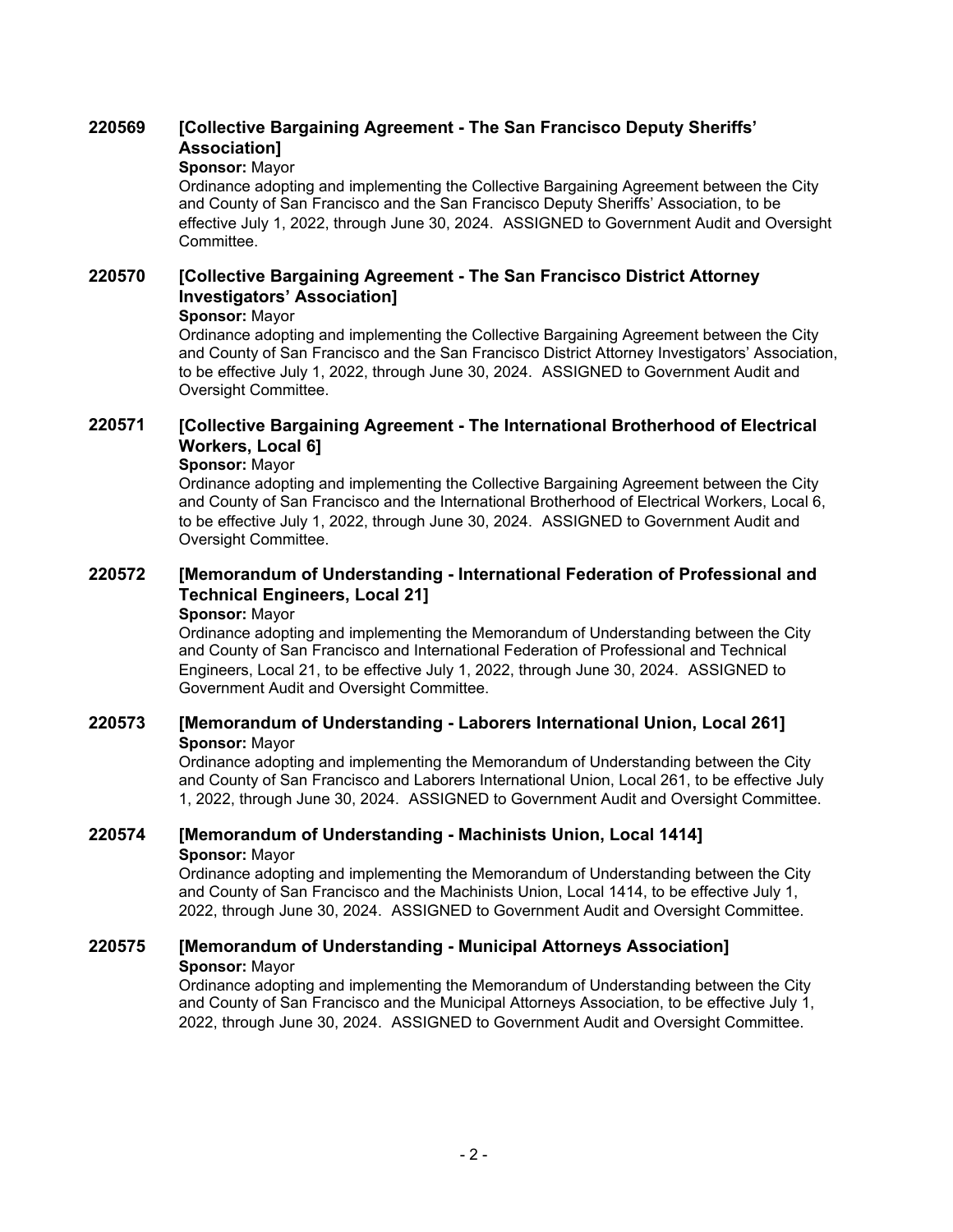## **220576 [Memorandum of Understanding - Municipal Executives Association] Sponsor:** Mayor

Ordinance adopting and implementing the Memorandum of Understanding between the City and County of San Francisco and the Municipal Executives Association, to be effective July 1, 2022, through June 30, 2024. ASSIGNED to Government Audit and Oversight Committee.

## **220577 [Memorandum of Understanding - Operating Engineers Local Union No. 3] Sponsor:** Mayor

Ordinance adopting and implementing the Memorandum of Understanding between the City and County of San Francisco and the Operating Engineers Local Union No. 3, to be effective July 1, 2022, through June 30, 2024. ASSIGNED to Government Audit and Oversight Committee.

### **[Memorandum of Understanding - Operating Engineers Local Union No. 3 Supervising Probation Officers] 220578**

### **Sponsor:** Mayor

Ordinance adopting and implementing the Memorandum of Understanding between the City and County of San Francisco and Operating Engineers Local Union No. 3 Supervising Probation Officers, to be effective July 1, 2022, through June 30, 2024. ASSIGNED to Government Audit and Oversight Committee.

## **220579 [Memorandum of Understanding - San Francisco City Workers United Painters] Sponsor:** Mayor

Ordinance adopting and implementing the Memorandum of Understanding between the City and County of San Francisco and San Francisco City Workers United Painters, to be effective July 1, 2022, through June 30, 2024. ASSIGNED to Government Audit and Oversight Committee.

#### **[Collective Bargaining Agreement - The San Francisco Sheriffs' Managers and Supervisors Association] 220580**

**Sponsor:** Mayor

Ordinance adopting and implementing the Collective Bargaining Agreement between the City and County of San Francisco and the San Francisco Sheriffs' Managers and Supervisors Association, to be effective July 1, 2022, through June 30, 2024. ASSIGNED to Government Audit and Oversight Committee.

### **[Collective Bargaining Agreement - Service Employees International Union, Local 1021] 220581**

## **Sponsor:** Mayor

Ordinance adopting and implementing the Collective Bargaining Agreement between the City and County of San Francisco and Service Employees International Union, Local 1021, to be effective July 1, 2022, through June 30, 2024. ASSIGNED to Government Audit and Oversight Committee.

### **[Memorandum of Understanding - The International Union of Operating Engineers Stationary Engineers, Local 39] 220582**

### **Sponsor:** Mayor

Ordinance adopting and implementing the Memorandum of Understanding between the City and County of San Francisco and the International Union of Operating Engineers Stationary Engineers, Local 39, to be effective July 1, 2022, through June 30, 2024. ASSIGNED to Government Audit and Oversight Committee.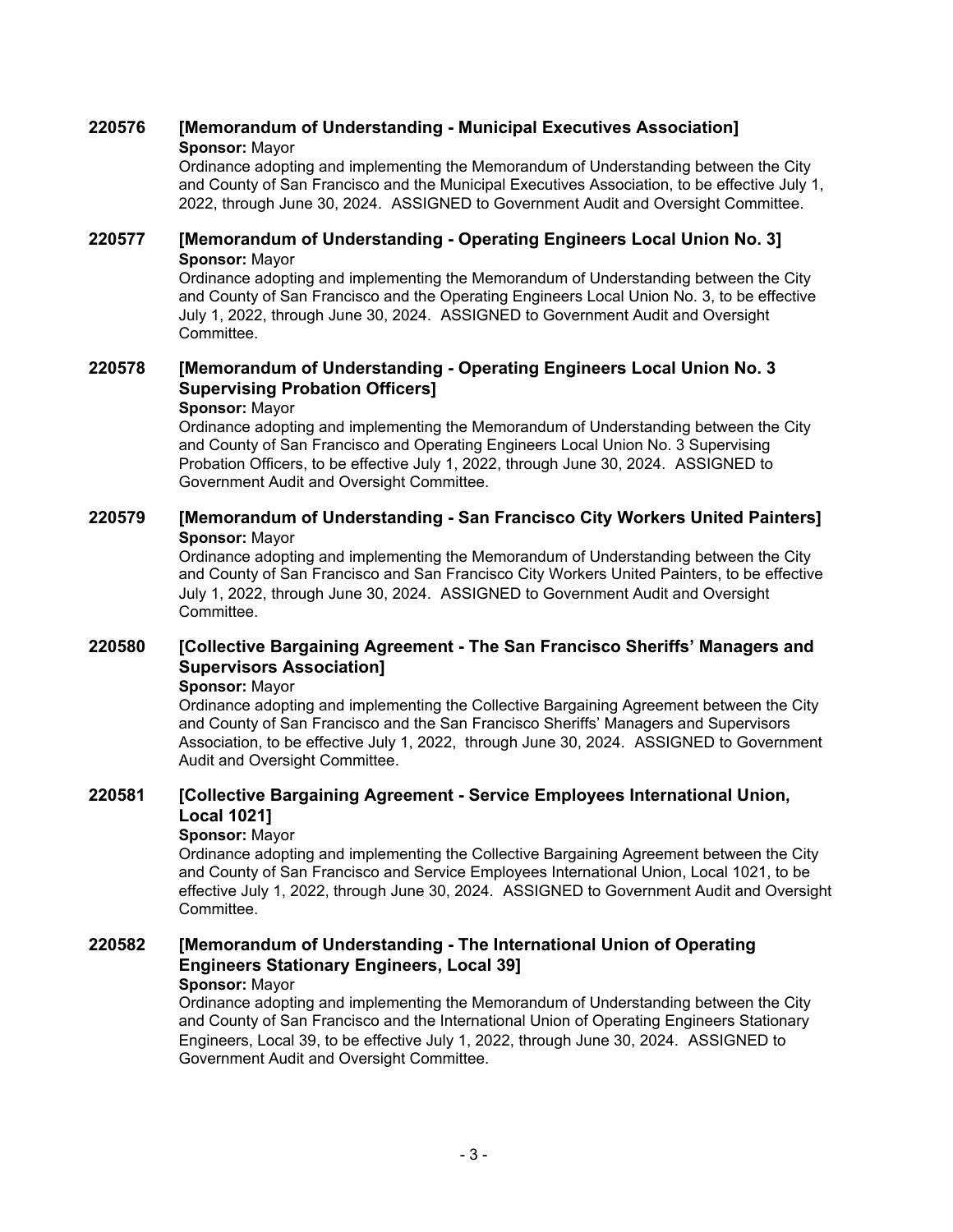## **220583 [Memorandum of Understanding - Teamsters, Local 856 (Multi-Unit)] Sponsor:** Mayor

Ordinance adopting and implementing the Memorandum of Understanding between the City and County of San Francisco and Teamsters, Local 856 (Multi-Unit), to be effective July 1, 2022, through June 30, 2024. ASSIGNED to Government Audit and Oversight Committee.

#### **[Memorandum of Understanding - Teamsters, Local 856: Supervising Registered Nurses] 220584**

### **Sponsor:** Mayor

Ordinance adopting and implementing the Memorandum of Understanding between the City and County of San Francisco and Teamsters, Local 856: Supervising Registered Nurses, to be effective July 1, 2022, through June 30, 2024. ASSIGNED to Government Audit and Oversight Committee.

#### **[Memorandum of Understanding - The Transport Workers Union of America, AFL-CIO, Local 200] 220585**

### **Sponsor:** Mayor

Ordinance adopting and implementing the Memorandum of Understanding between the City and County of San Francisco and the Transport Workers Union of America, AFL-CIO, Local 200, to be effective July 1, 2022, through June 30, 2024. ASSIGNED to Government Audit and Oversight Committee.

#### **[Collective Bargaining Agreement - Transport Workers Union of America, Local 250-A Automotive Service Workers (7410)] 220586**

### **Sponsor:** Mayor

Ordinance adopting and implementing the Collective Bargaining Agreement between the City and County of San Francisco and the Transport Workers Union of America, Local 250-A, Automotive Service Workers (7410), to be effective July 1, 2022, through June 30, 2024. ASSIGNED to Government Audit and Oversight Committee.

#### **[Collective Bargaining Agreement - Transport Workers Union of America, Local 250-A, Multi-Unit] 220587**

### **Sponsor:** Mayor

Ordinance adopting and implementing the Collective Bargaining Agreement between the City and County of San Francisco and the Transport Workers Union of America, Local 250-A, Multi-Unit, to be effective July 1, 2022, through June 30, 2024. ASSIGNED to Government Audit and Oversight Committee.

### **[Memorandum of Understanding - United Association of Journeymen and Apprentices of the Plumbing and Pipe Fitting Industry, Local 38] 220588 Sponsor:** Mayor

Ordinance adopting and implementing the Memorandum of Understanding between the City and County of San Francisco and the United Association of Journeymen and Apprentices of the Plumbing and Pipe Fitting Industry, Local 38, to be effective July 1, 2022, through June 30, 2024. ASSIGNED to Government Audit and Oversight Committee.

#### **[Collective Bargaining Agreement - Union of American Physicians and Dentists, Unit 17] 220589**

### **Sponsor:** Mayor

Ordinance adopting and implementing the Collective Bargaining Agreement between the City and County of San Francisco and the Union of American Physicians and Dentists, Unit 17, to be effective July 1, 2022, through June 30, 2024. ASSIGNED to Government Audit and Oversight Committee.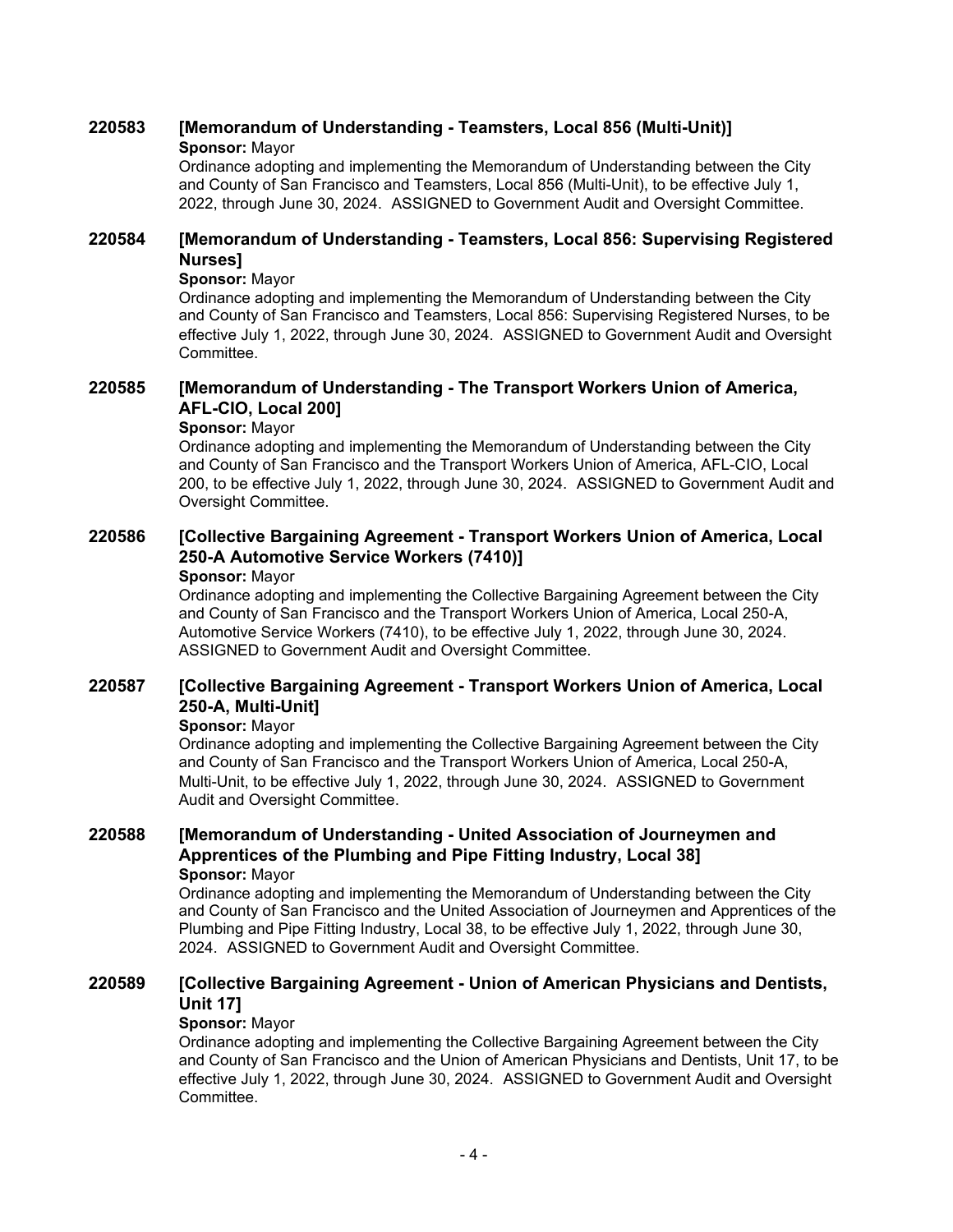#### **[Collective Bargaining Agreement - Union of American Physicians and Dentists, Unit 18] 220590**

## **Sponsor:** Mayor

Ordinance adopting and implementing the Collective Bargaining Agreement between the City and County of San Francisco and the Union of American Physicians and Dentists, Unit 18, to be effective July 1, 2022, through June 30, 2024. ASSIGNED to Government Audit and Oversight Committee.

## **220591 [Compensation for Unrepresented Employees]**

**Sponsor:** Mayor

Ordinance fixing compensation for persons employed by the City and County of San Francisco whose compensation is subject to the provisions of Section A8.409 of the Charter, in job codes not represented by an employee organization, and establishing working schedules and other terms and conditions of employment and methods of payment effective July 1, 2022. ASSIGNED to Government Audit and Oversight Committee.

## **220592 [Memorandum of Understanding - Fire Fighters Union Local 798, Unit 2] Sponsor:** Mayor

Ordinance adopting and implementing the Fourth Amendment to the 2018-2023 Memorandum of Understanding between the City and County of San Francisco and the San Francisco Fire Fighters Union, Local 798, Unit 2, to restore effective June 30, 2022, a deferred two percent (2%) base wage increase originally due on July 1, 2020. ASSIGNED to Government Audit and Oversight Committee.

## **220593 [Memorandum of Understanding - Fire Fighters Union Local 798, Unit 1] Sponsor:** Mayor

Ordinance adopting and implementing the Third Amendment to the 2018-2023 Memorandum of Understanding between the City and County of San Francisco and the San Francisco Fire Fighters Union, Local 798, Unit 1, to restore effective June 30, 2022, a deferred two percent (2%) base wage increase originally due on July 1, 2020. ASSIGNED to Government Audit and Oversight Committee.

## **220594 [Memorandum of Understanding - San Francisco Police Officers Association] Sponsor:** Mayor

Ordinance adopting and implementing the Second Amendment to the 2018-2023 Memorandum of Understanding between the City and County of San Francisco and the San Francisco Police Officers Association, to restore effective June 30, 2022, a deferred one percent (1%) base wage increase originally due on July 1, 2020. ASSIGNED to Government Audit and Oversight Committee.

## **220595 [Memorandum of Understanding - Municipal Executives' Association Police] Sponsor:** Mayor

Ordinance adopting and implementing the Second Amendment to the 2018-2023 Memorandum of Understanding between the City and County of San Francisco and the Municipal Executives' Association Police, to restore effective June 30, 2022, a deferred one percent (1%) base wage increase originally due on July 1, 2020. ASSIGNED to Government Audit and Oversight Committee.

## **220596 [Memorandum of Understanding - Municipal Executives' Association Fire] Sponsor:** Mayor

Ordinance adopting and implementing the Second Amendment to the 2018-2023 Memorandum of Understanding between the City and County of San Francisco and the Municipal Executives' Association Fire, to restore effective June 30, 2022, a deferred two percent (2%) base wage increase originally due on July 1, 2020. ASSIGNED to Government Audit and Oversight Committee.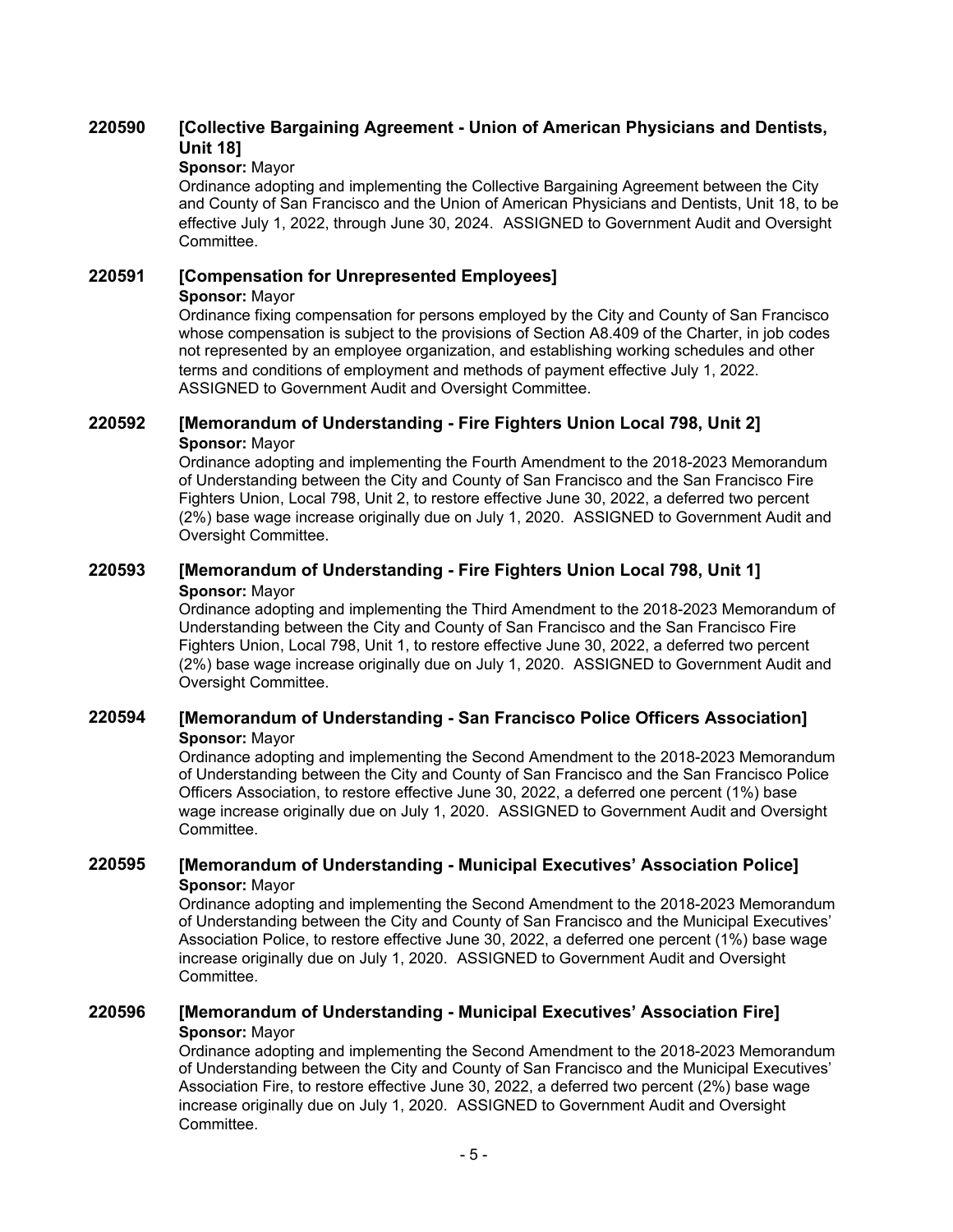# **220597 [Letter of Agreement - Committee Interns and Residents]**

### **Sponsor:** Mayor

Ordinance adopting and implementing the Letter of Agreement between the City and County of San Francisco and the Committee of Interns and Residents, to be effective July 1, 2022, through June 30, 2023. ASSIGNED to Government Audit and Oversight Committee.

## **220598 [Memorandum of Understanding - Citywide Amendment] Sponsor:** Mayor

Ordinance adopting and implementing an Amendment to the current Memorandums of Understanding and Collective Bargaining Agreements between the City and County of San Francisco and each of the Unions identified in Appendix A, providing for the carry forward to Fiscal Year 2022-2023 of all accrued in lieu and floating holidays to be effective June 30, 2022. ASSIGNED to Government Audit and Oversight Committee.

#### **[Administrative Code - Surveillance Technology Policy for Police Department Use of Non-City Entity Surveillance Cameras] 220606 Sponsor:** Mayor

Ordinance approving Surveillance Technology Policy for Police Department use of non-City entity surveillance cameras. ASSIGNED UNDER 30 DAY RULE to Rules Committee.

#### **[Environment, Health Codes - Requirements for Edible Food Recovery and Organic Waste Collection] 220607**

### **Sponsor:** Walton

Ordinance amending the Environment and Health Codes to implement state regulations issued under Senate Bill (SB) 1383 (2016), the Short-Lived Climate Pollutant Reduction Law, by: 1) requiring commercial edible food generators to engage in edible food recovery efforts and maintain related records; 2) requiring food service organizations and services to maintain records and report to the Department of the Environment (SFE) on edible food recovery efforts; 3) authorizing SFE to impose fines for violations of the requirements imposed on commercial edible food generators and food services organizations and services; 4) requiring owners and managers of commercial properties to inspect their containers for proper sorting of recyclables, compostables, and trash, and to instruct their employees on sorting requirements; 5) requiring organic waste recovery facilities to report to SFE on their waste recovery capacity; 6) requiring solid waste facilities to report to the Department of Public Health (DPH) on their waste recovery capacity; 7) requiring refuse collectors to transfer organic waste to facilities that recover organic waste, provide DPH with a list of the facilities receiving organic waste, and obtain authorization from DPH to transport organic waste; and 8) authorizing DPH to enforce requirements imposed on solid waste facilities and refuse collectors transporting organic waste. ASSIGNED to Government Audit and Oversight Committee.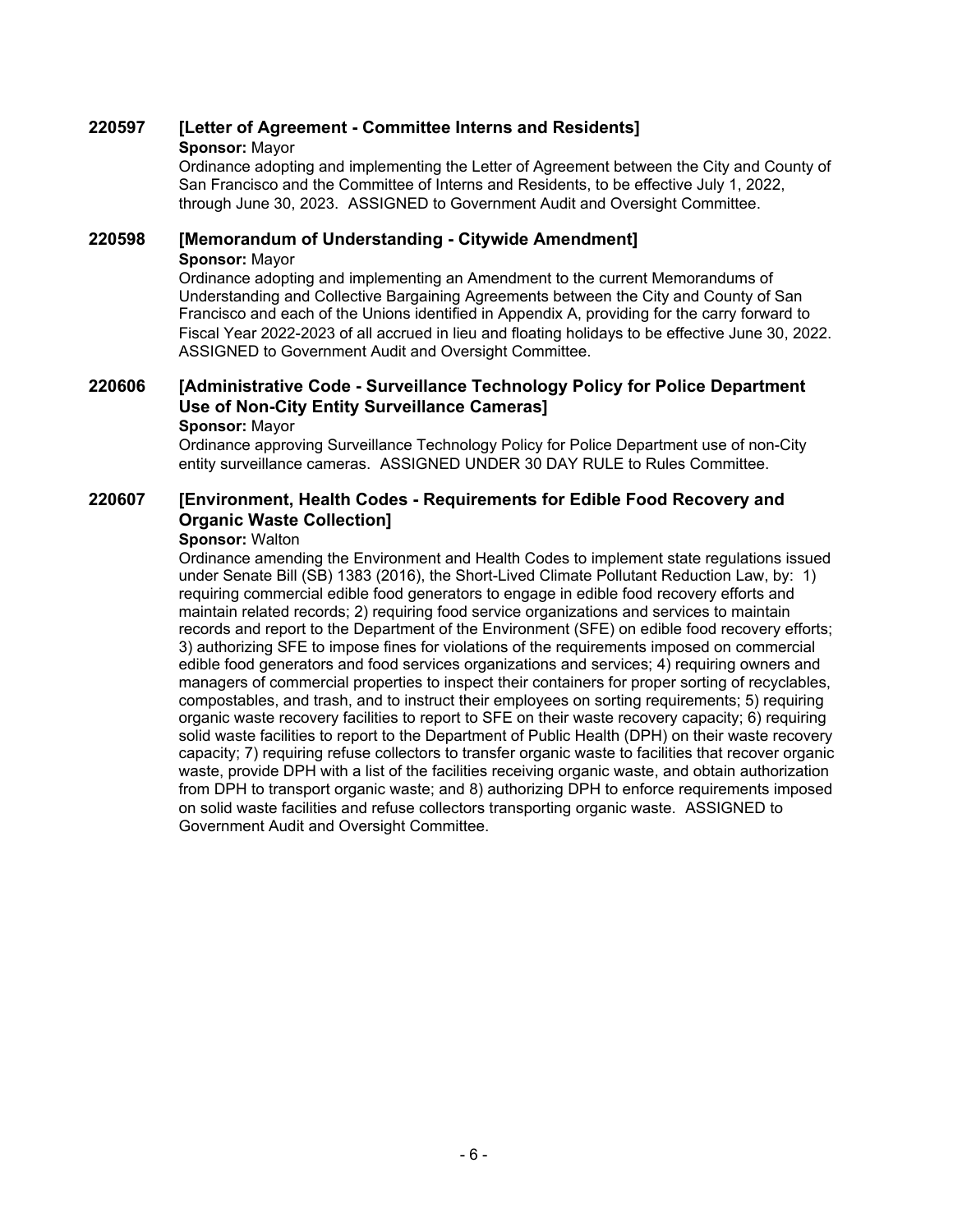## **RESOLUTIONS**

#### **[Multifamily Housing Revenue Bonds - 700-730 Stanyan Street - Not to Exceed \$130,000,000] 220608**

### **Sponsor:** Mayor

Resolution declaring the intent of the City and County of San Francisco ("City") to reimburse certain expenditures from proceeds of future bonded indebtedness in an aggregate principal amount not to exceed \$130,000,000 in one or more series of bonds on a tax-exempt or taxable basis; authorizing the Director of the Mayor's Office of Housing and Community Development ("Director") to submit an application and related documents to the California Debt Limit Allocation Committee ("CDLAC") to permit the issuance of residential mortgage revenue bonds in an aggregate principal amount not to exceed \$130,000,000 for 700-730 Stanyan Street; authorizing and directing the Director to direct the Controller's Office to hold in trust an amount not to exceed \$100,000 in accordance with CDLAC procedures, if necessary; authorizing the Director to certify to CDLAC that the City has on deposit the required amount, if necessary; authorizing the Director to pay an amount equal to such deposit to the State of California if the City fails to issue the residential mortgage revenue bonds; authorizing and directing the execution of any documents necessary to implement this Resolution, as defined herein; and ratifying and approving any action heretofore taken in connection with the Project, as defined herein, and the Application, as defined herein. RECEIVED AND ASSIGNED to Budget and Finance Committee.

### **[Accept and Expend Grant - Retroactive - California Board of State and Community Corrections - Youth Programs and Facilities Grant - \$152,571] 220609 Sponsor:** Mayor

Resolution retroactively authorizing the Juvenile Probation Department to accept and expend a grant from the Youth Programs and Facilities Grant in the amount of \$152,571 from the California Board of State and Community Corrections for a term from June 10, 2021, through June 1, 2024. RECEIVED AND ASSIGNED to Budget and Finance Committee.

#### **[Queer and Transgender Asian and Pacific Islander Week - May 29 through June 4, 2022] 220610**

### **Sponsors:** Mandelman; Walton

Resolution proclaiming May 29 through June 4, 2022, as the Queer and Transgender Asian and Pacific Islander Week in the City and County of San Francisco. REFERRED FOR ADOPTION WITHOUT COMMITTEE REFERENCE AGENDA AT THE NEXT BOARD MEETING.

### **[Supporting California State Senate Bill No. 793 (Wiener) - Alcoholic Beverages: Music Venue License: Entertainment Zones: Consumption] 220611**

## **Sponsor:** Mandelman

Resolution urging the California Assembly to pass California State Senate Bill No. 793, introduced by California Senator Scott Wiener on February 19, 2021, authorizing the Department of Alcoholic Beverage Control to issue a music venue license, and allowing cities and counties to create "entertainment zones," within which on-sale licensees can permit consumers to leave the premises with open containers of alcoholic beverages. REFERRED FOR ADOPTION WITHOUT COMMITTEE REFERENCE AGENDA AT THE NEXT BOARD MEETING.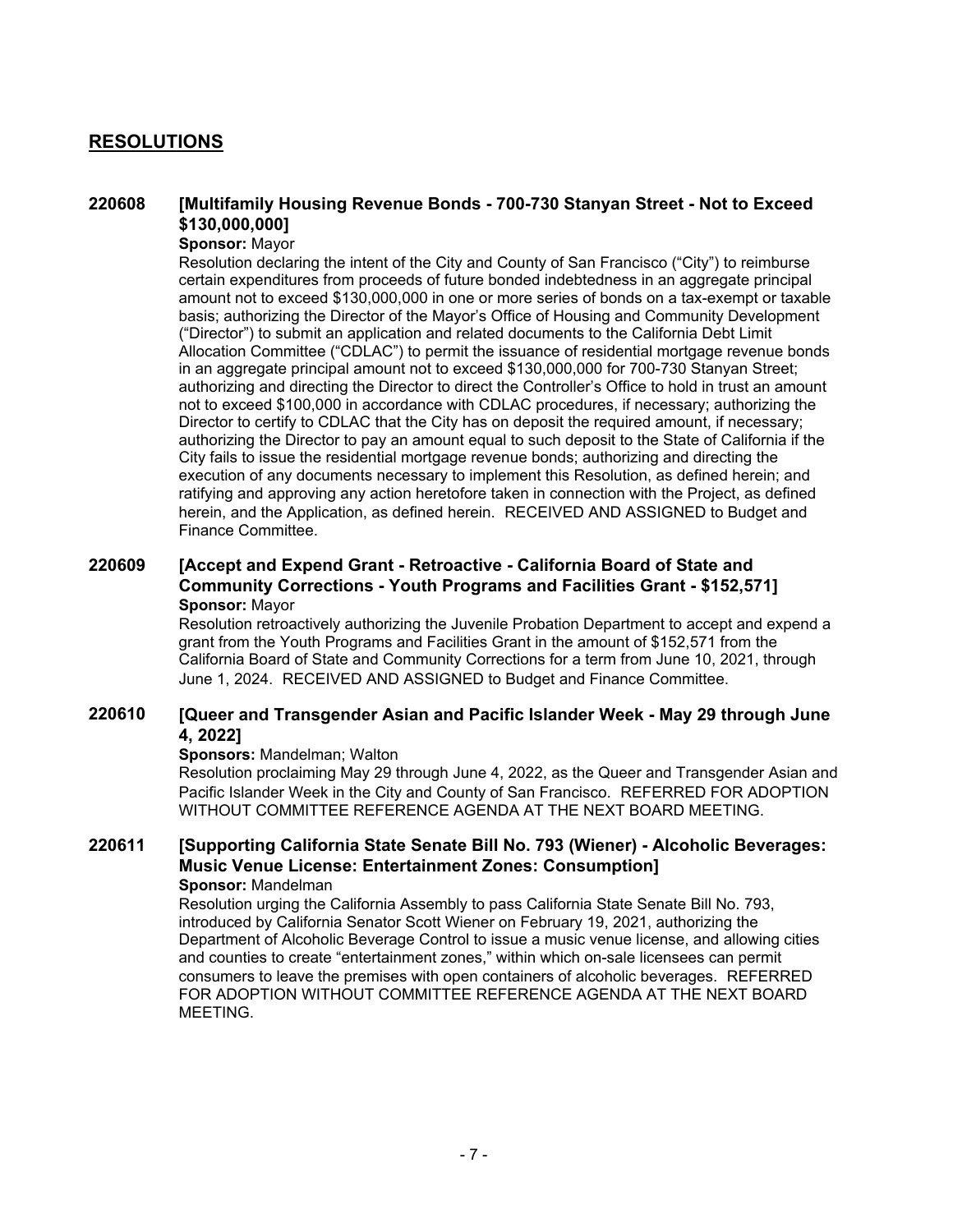#### **[Supporting California State Assembly Bill No. 1947 (Ting) - Freedom from Hate Crimes] 220612**

### **Sponsors:** Mar; Walton

Resolution supporting California State Assembly Bill No. 1947, authored by Assembly Member Phil Ting, Freedom from Hate Crimes, which follows the recommendations of the State Auditor by requiring each law enforcement agency to adopt a hate crimes policy, including specific guidelines for recognizing, reporting, and responding to these crimes. REFERRED FOR ADOPTION WITHOUT COMMITTEE REFERENCE AGENDA AT THE NEXT BOARD MEETING.

### **220613 [Public Works Week - May 16 through May 20, 2022] Sponsors:** Melgar; Walton

Resolution commending the dedicated workforce of San Francisco Public Works and declaring May 16 through May 20, 2022, as Public Works Week in the City and County of San Francisco. REFERRED FOR ADOPTION WITHOUT COMMITTEE REFERENCE AGENDA AT THE NEXT BOARD MEETING.

#### **[Supporting California State Assembly Bill No. 288 (Calderon) - Scholarship Displacement] 220628**

**Sponsors:** Melgar; Ronen, Peskin and Walton

Resolution supporting California State Assembly Bill No. 288 (AB 288), introduced by Assembly Members Lisa Calderon (D-25) and Mia Bonta (D-18) on January 21, 2021; AB 288 would prohibit the displacement of financial aid awards due to receipt of private scholarships of students who are eligible for the: 1) Federal Pell Grant and/or 2) California Dream Act financial aid at both public and private of higher education in the State of California. REFERRED FOR ADOPTION WITHOUT COMMITTEE REFERENCE AGENDA AT THE NEXT BOARD MEETING.

## **220614 [Urging Controller to Apply For an Adjustment to Refuse Rates] Sponsors: Peskin; Walton**

Resolution urging the Controller to submit an application to the Refuse Rate Board to adjust the rates for residential refuse collection pursuant to the Refuse Collection and Disposal Ordinance. REFERRED FOR ADOPTION WITHOUT COMMITTEE REFERENCE AGENDA AT THE NEXT BOARD MEETING.

#### **[Urging the Development of Proactive Citywide Trauma Response to Gun Violence] 220615**

### **Sponsors:** Preston; Walton, Ronen, Chan and Mar

Resolution urging the Department of Public Health, in consultation with the Department of Emergency Management, Mayor's Office of Violence Prevention, Fire Department, Police Department, Department of Youth, and Their Families, Department on the Status of Women, other relevant City departments, and community partners to create and adopt a publicly-available protocol to respond proactively to instances of gun-related community trauma. REFERRED FOR ADOPTION WITHOUT COMMITTEE REFERENCE AGENDA AT THE NEXT BOARD MEETING.

#### **[Supporting California State Assembly Bill No. 2417 (Ting) - Juveniles: Youth Bill of Rights] 220616**

### **Sponsors: Ronen: Preston and Walton**

Resolution supporting California State Assembly Bill No. 2417, Juveniles: Youth Bill of Rights, authored by Assembly Member Phil Ting, to extend the protections outlined in the Youth Bill of Rights to youth confined in any juvenile justice facility. REFERRED FOR ADOPTION WITHOUT COMMITTEE REFERENCE AGENDA AT THE NEXT BOARD MEETING.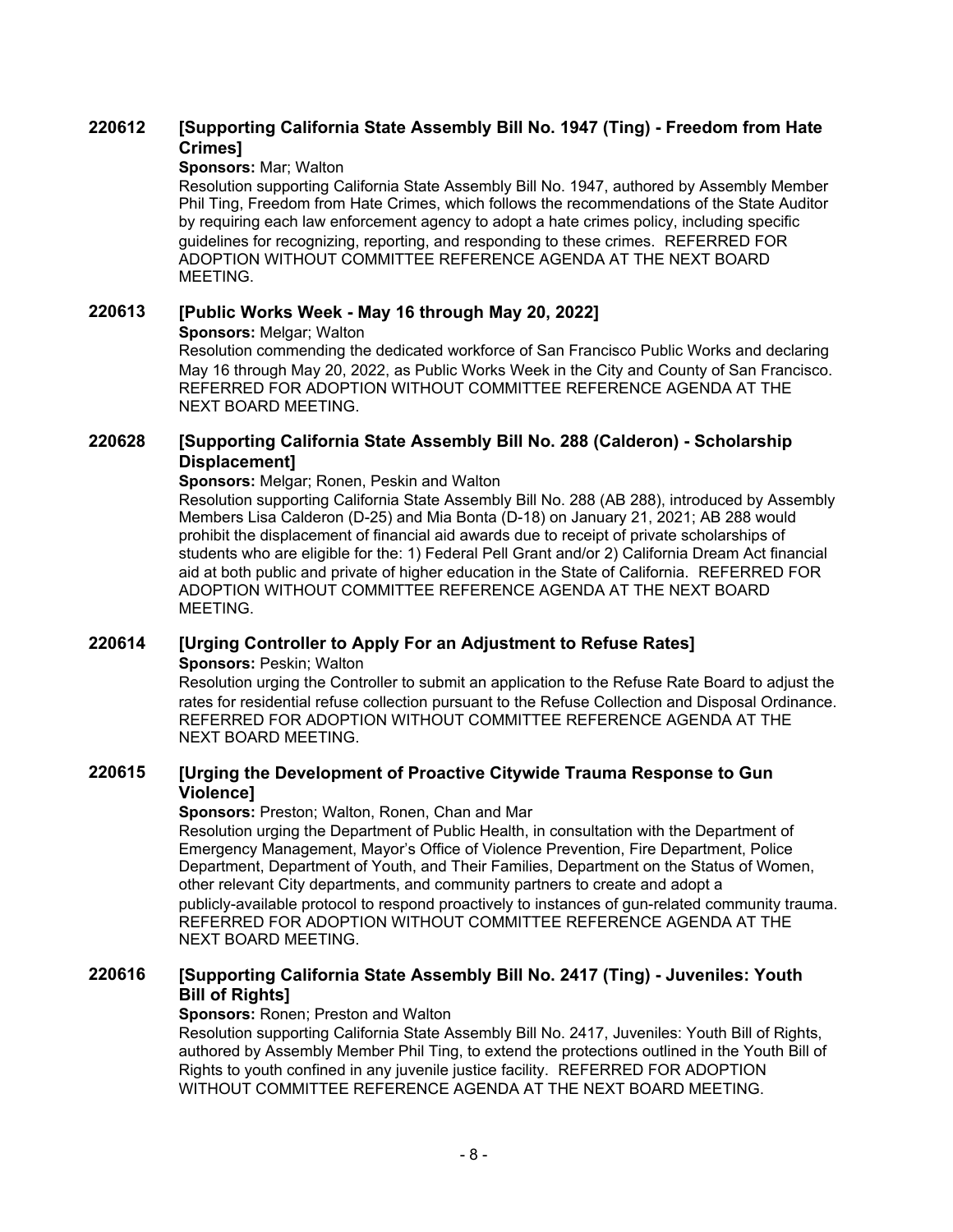### **[Adopting the Recommendations of the Guaranteed Income Advisory Group and Establishing a City Policy in Support of Guaranteed Income] 220617**

**Sponsors:** Safai; Walton

Resolution adopting the recommendations of the Guaranteed Income Advisory Group report, entitled "From Pilots to Policy Change," and establishing a City policy in support of Guaranteed Income. RECEIVED AND ASSIGNED to Budget and Finance Committee.

## **220401 [Street Name Change - From "Hahn Street" to "Mrs. Jackson Way"] Sponsor:** Walton

Resolution renaming Hahn Street, between Visitacion Avenue and Sunnydale Avenue, to "Mrs. Jackson Way;" with additional post passage directives to Public Works, the Municipal Transportation Agency, and the County Surveyor. SUBSTITUTED AND ASSIGNED to Land Use and Transportation Committee.

## **MOTIONS**

### **[Committee of the Whole - Laguna Honda Hospital's Strategy for Recertification and the Submission of a Closure and Patient Transfer and Relocation Plan - June 14, 2022, at 3:00 p.m.] 220618**

**Sponsors:** Melgar; Peskin, Ronen and Chan

Motion scheduling the Board of Supervisors to sit as a Committee of the Whole on Tuesday, June 14, 2022, at 3:00 p.m., to hold a public hearing on Laguna Honda Hospital's Strategy for Recertification and the Submission of a Closure and Patient Transfer and Relocation Plan; and requesting the Department of Public Health to present. REFERRED FOR ADOPTION WITHOUT COMMITTEE REFERENCE AGENDA AT THE NEXT BOARD MEETING.

## **220627 [Suspending Board Rule 3.25.2 - Referring Labor Agreement]**

**Sponsors:** Preston; Peskin

Motion suspending Board of Supervisors Rules of Order 3.25.2 with regard to the consideration of labor agreements by the Government Audit and Oversight Committee, and referring an Ordinance adopting and implementing the Memorandum of Understanding between the City and County of San Francisco and Staff and Per Diem Nurses, SEIU Local 1021, to be effective July 1, 2022 through June 30, 2024 to a meeting of the Rules Committee on June 13, 2022, if the Ordinance is not introduced until June 7, 2022. REFERRED FOR ADOPTION WITHOUT COMMITTEE REFERENCE AGENDA AT THE NEXT BOARD MEETING.

#### **[Closed Session - Anticipated Litigation - Claims for Real and Personal Property Damage to Shelter-in-Place Hotels - June 7, 2022] 220620 Sponsor:** Walton

Motion that the Board of Supervisors convene in closed session on June 7, 2022, pursuant to California Government Code, Section 54956.9, and San Francisco Administrative Code, Section 67.10(d)(2), for the purpose of conferring with, or receiving advice from, the City Attorney regarding anticipated litigation in which the City may be a plaintiff or defendant, regarding existing and possible future claims and demands submitted for damage to real and personal property by hotels that have operated as Shelter-in-Place Hotels during the COVID-19 pandemic, including: F Good LLC (AKA Good Hotel), SF Vertigo LLC (AKA Hotel Vertigo), SF 100-120 Powell Owner L.P. (AKA Hotel Union Square), and 345 Taylor Owner LLC (AKA Tilden Hotel). REFERRED FOR ADOPTION WITHOUT COMMITTEE REFERENCE AGENDA AT THE NEXT BOARD MEETING.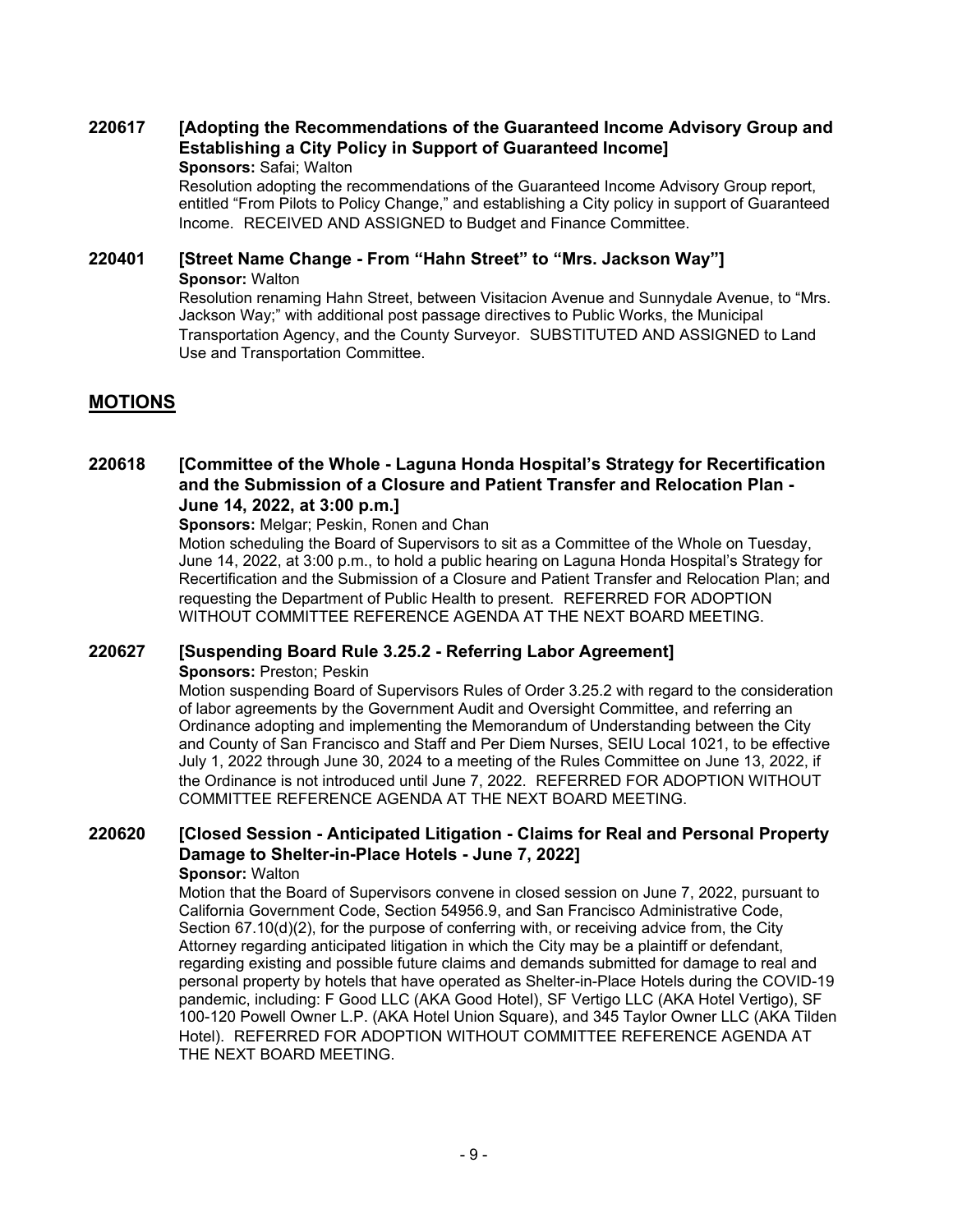- **220561 [Appointment, Bicycle Advisory Committee Brandon Powell]** Motion appointing Brandon Powell, term ending November 19, 2022, to the Bicycle Advisory Committee. (Clerk of the Board). REFERRED FOR ADOPTION WITHOUT COMMITTEE REFERENCE AGENDA AT THE NEXT BOARD MEETING.
- **[Findings in Support of Granting Petition for Revocation of the Major Encroachment Permit - Pedestrian Bridge Spanning Kearny Street from the Hilton Hotel to Portsmouth Square] 220622** Motion adopting findings in support of the Board's decision to grant the petition and revoke the

major encroachment permit for a pedestrian bridge spanning Kearny Street from the Hilton Hotel to Portsmouth Square. (Clerk of the Board). REFERRED FOR ADOPTION WITHOUT COMMITTEE REFERENCE AGENDA AT THE NEXT BOARD MEETING.

**220623 [Findings to Allow Teleconferenced Meetings During Declared Emergency]** Motion making findings to allow teleconferenced meetings under California Government Code, Section 54953(e). (Clerk of the Board). REFERRED FOR ADOPTION WITHOUT COMMITTEE REFERENCE AGENDA AT THE NEXT BOARD MEETING.

## **Introduced at the Request of a Department**

Pursuant to Rules of Order of the Board of Supervisors Section 2.7.1, Department Heads may submit proposed legislation to the Clerk of the Board, in which case titles of the legislation will be printed at the rear of the next available agenda of the Board.

## **PROPOSED RESOLUTIONS**

## **220532 [Settlement of Unlitigated Claim - Annie Jew - \$30,000]**

Resolution approving the settlement of the unlitigated claim filed by Annie Jew against the City and County of San Francisco for \$30,000; the claim was filed on December 29, 2021; the claim involves alleged property damaged due to a water main rupture. (City Attorney). RECEIVED AND ASSIGNED to Government Audit and Oversight Committee.

#### **[Real Property Lease Extension - 120-14th Street LLC - 1740 Folsom Street - \$1,030,400 Annual Base Rent] 220533**

Resolution approving and authorizing the Director of Property, on behalf of the Sheriff's Department, to extend the Lease of 18,862 square feet located at 1740 Folsom Street with 120 14th Street LLC for an additional five years, at a base rent of \$1,030,400 in the initial year, with 3% annual adjustments, commencing on approval of this Resolution; and approving and authorizing a five-year lease extension beginning July 1, 2022, with a total term of July 1, 2002, through June 30, 2027, at the City's option; authorizing the Director of Property to execute documents, make certain modifications and take certain actions in furtherance of the Lease and this Resolution, as defined herein; and to authorize the Director of Property to enter into amendments or modifications to the Lease that do not increase the rent or otherwise materially increase the obligations or liabilities to the City and are necessary to effectuate the purposes of the Lease or this Resolution. (Real Estate Department). RECEIVED AND ASSIGNED to Budget and Finance Committee.